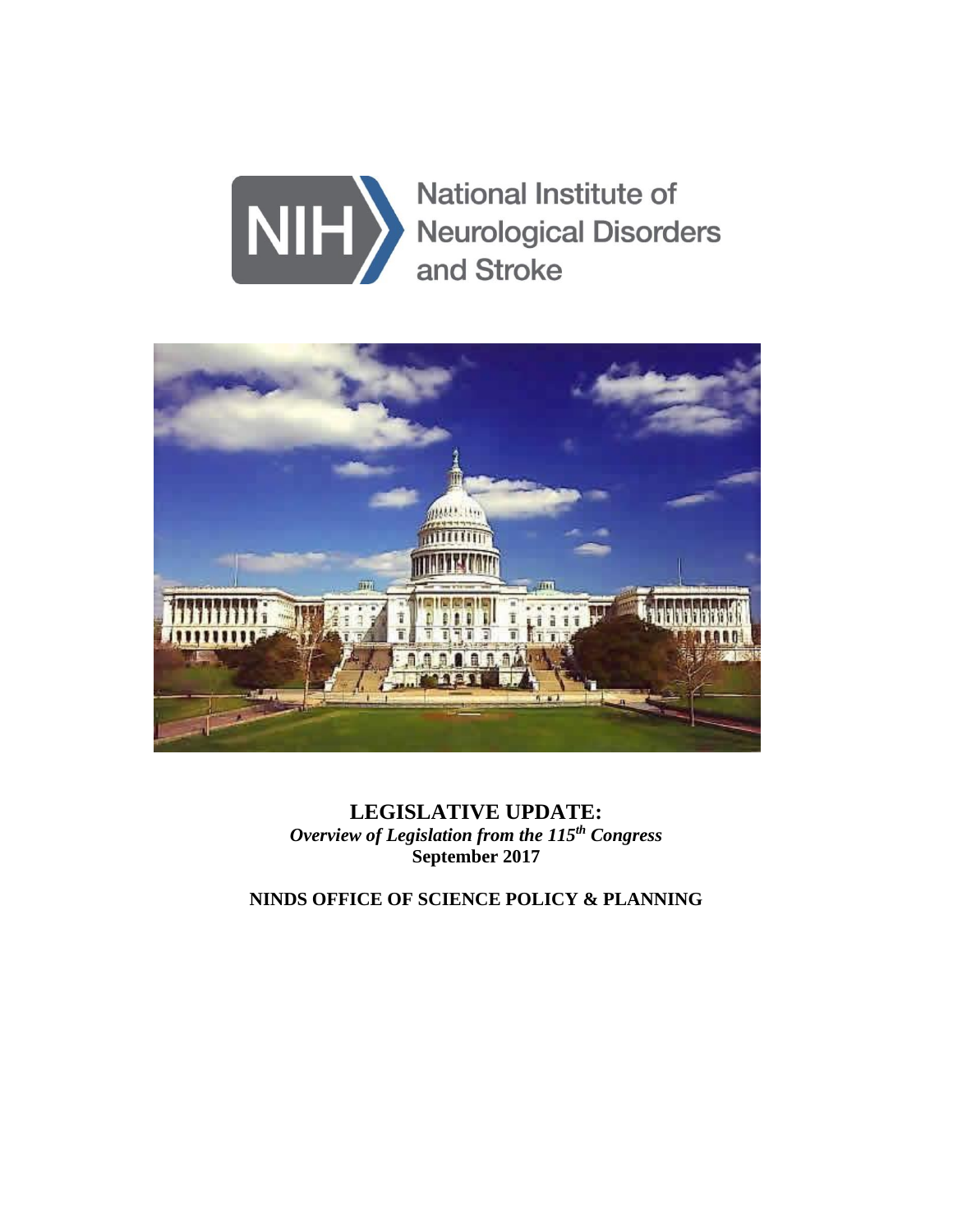# **Contents**

| Legislation of Broad Interest to NIH Introduced in the 115 <sup>th</sup> Congress  10 |  |
|---------------------------------------------------------------------------------------|--|
|                                                                                       |  |
|                                                                                       |  |
|                                                                                       |  |
|                                                                                       |  |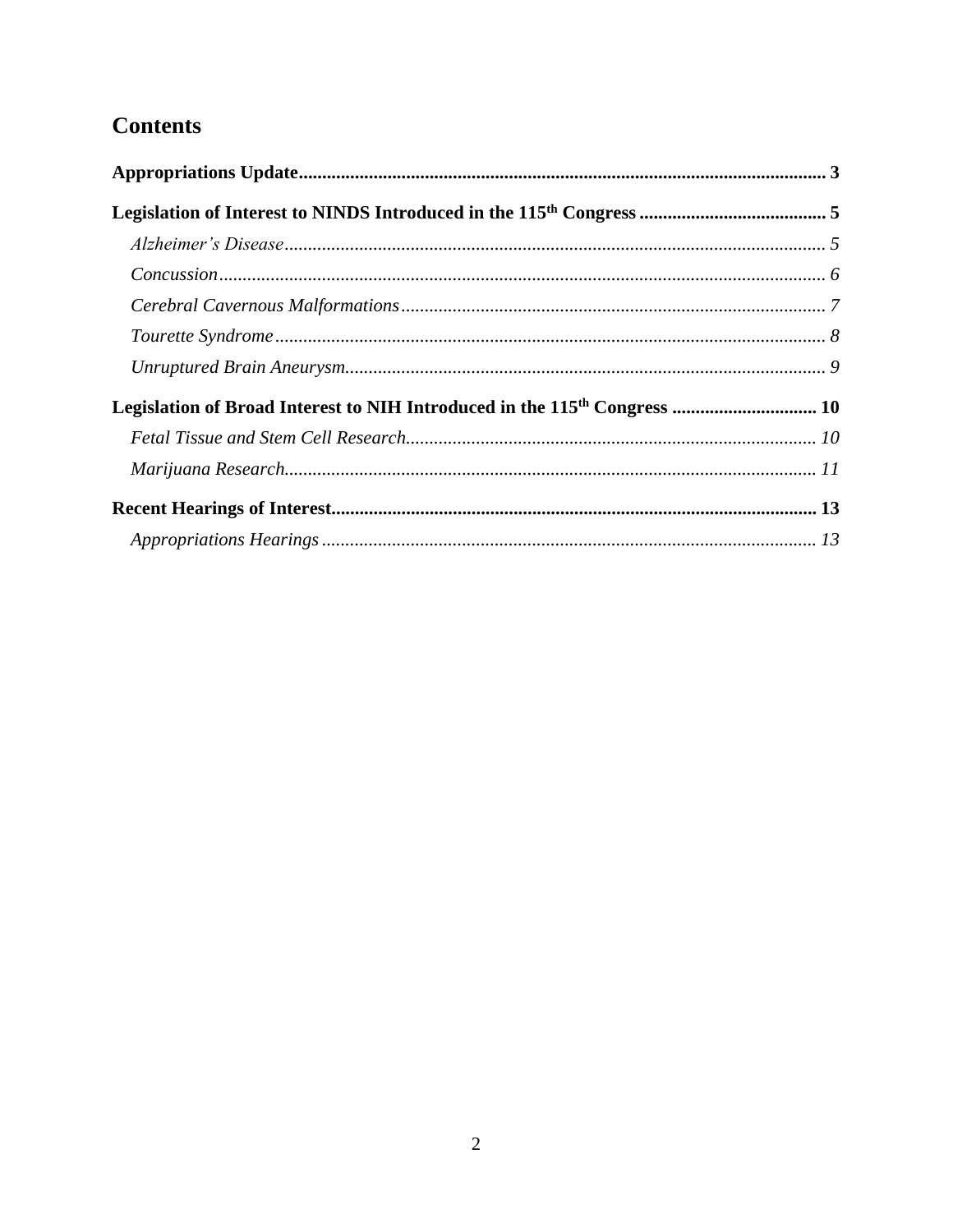# <span id="page-2-0"></span>**Appropriations Update**

|              | FY 2017                                                                                                                                                                         | FY 2018                                                                                                                                                        | FY 2018 House                                                                                                                                                             |
|--------------|---------------------------------------------------------------------------------------------------------------------------------------------------------------------------------|----------------------------------------------------------------------------------------------------------------------------------------------------------------|---------------------------------------------------------------------------------------------------------------------------------------------------------------------------|
|              | Omnibus                                                                                                                                                                         | President's                                                                                                                                                    | Appropriations                                                                                                                                                            |
|              |                                                                                                                                                                                 | <b>Budget</b>                                                                                                                                                  | Committee                                                                                                                                                                 |
| <b>NIH</b>   | \$34.1 billion,<br>including \$352<br>million from $21st$<br><b>Century Cures</b><br><b>NIH</b> Innovation<br>Account (incl.<br>\$10 million for<br><b>BRAIN</b><br>Initiative) | \$26.9 billion,<br>including \$496<br>million from $21st$<br><b>Century Cures NIH</b><br>Innovation<br>Account (incl. \$86<br>million for BRAIN<br>initiative) | \$35.2 billion,<br>including \$496 million<br>from 21 <sup>st</sup> Century Cures<br><b>NIH Innovation Account</b><br>(incl. \$86 million for<br><b>BRAIN</b> Initiative) |
| <b>NINDS</b> | \$1.783 billion                                                                                                                                                                 | \$1.356 billion                                                                                                                                                | \$1.810 billion                                                                                                                                                           |

### **FY 2017**

**FY 2017 Omnibus.** On May 1, 2017, the House and Senate released the FY 2017 Omnibus spending bill that included the 11 unfinished FY 2017 Appropriations bills, and funds the government through the end of FY 2017. The bill provides a total of \$34.1 billion for NIH (\$2 billion increase or 6.2% over FY 2016), which includes \$352 million from 21<sup>st</sup> Century Cures Innovation Fund, and \$1.783 billion for NINDS. It also increases Alzheimer's disease research by \$400 million, and increases funding for BRAIN initiative by \$110 million (including \$10 million from 21<sup>st</sup> Century Cures Innovation Fund). The House and Senate passed the Omnibus bill on May 3, 2017, and on May 4, 2017, respectively. The bill was signed by the President on May 5, 2017 [\(P.L. 115-31\)](https://www.congress.gov/bill/115th-congress/house-bill/244/text)

### **FY 2018**

**FY 2018 President's Budget,** On May 23, 2017, the President released the full FY2018 budget request "A New Foundation for American Greatness." The budget requests \$26.9 for NIH, a \$7.2 billion decrease from the FY 2017 enacted level. The requested amount includes \$496 million (\$86 million for BRAIN initiative) for implementing the  $21<sup>st</sup>$  Century Cures Act in FY2018.

The request restructures global health research at NIH by eliminating the Fogarty International Center, consolidates the Agency for Healthcare Research and Quality (AHRQ) into NIH as a new National Institute for Research on Safety and Quality (NIRSQ), and proposes changes to the reimbursement of indirect costs for NIH grants, which will be capped at 10% of total research.

**House Appropriations.** On July 19, 2017, the House Appropriations Committee [approved](https://appropriations.house.gov/news/documentsingle.aspx?DocumentID=395026) the FY 2018 Labor, Health and Human Services, Education funding bill, [H.R. 3358.](https://www.congress.gov/bill/115th-congress/house-bill/3358/text?format=txt) The bill would provide a total of \$35.2 billion for NIH, an increase of \$1.1 billion above the FY 2017 enacted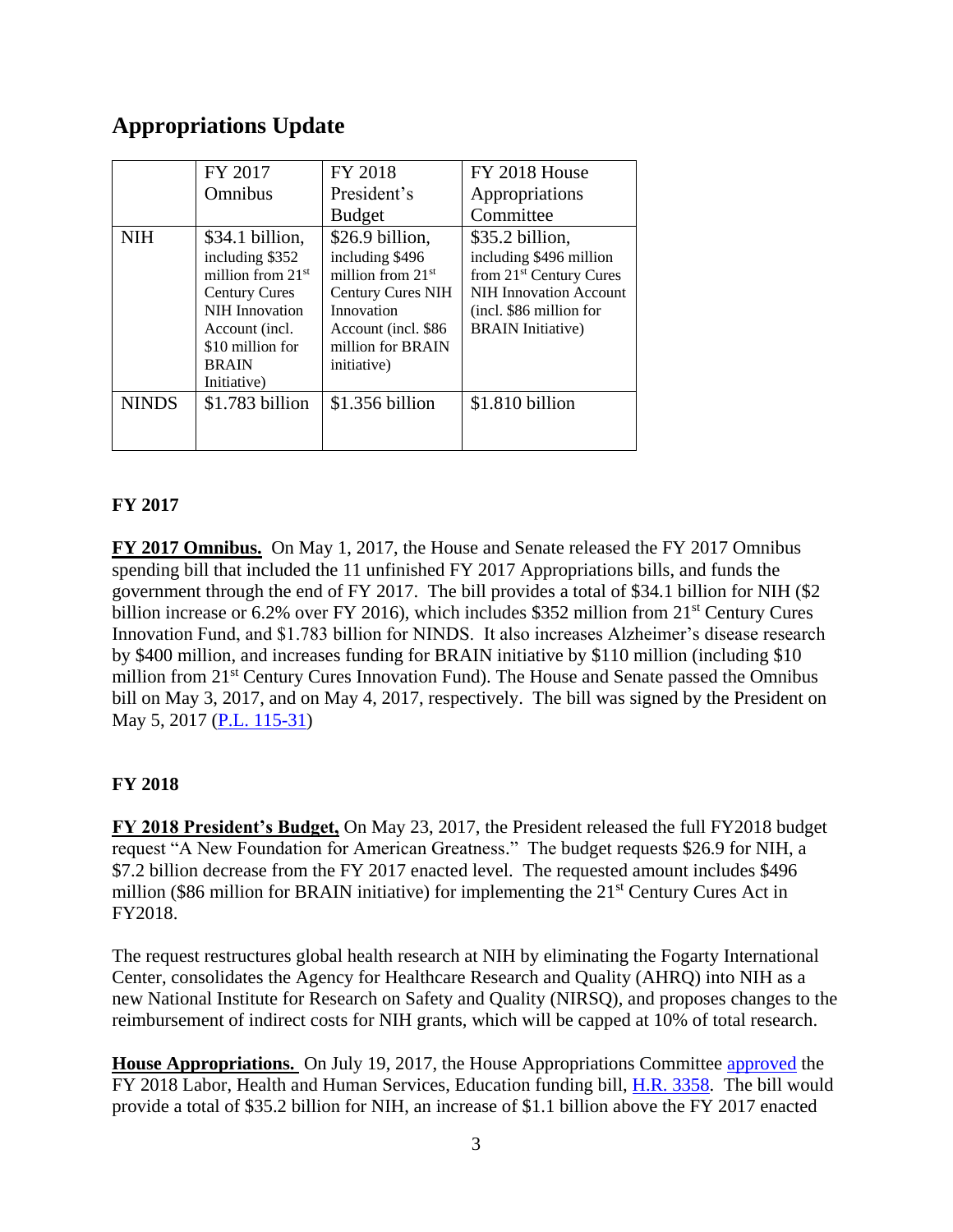level and \$8.3 billion above the President's budget request. The bill includes increased funds for several research initiatives, including Alzheimer's disease research (\$400 million increase for NIA), the BRAIN Initiative (\$86 million total; \$43 million for NINDS and NIMH, respectively).

The bill also includes provisions requiring NIH to continue reimbursing grantee research institutions for facilities and administrative costs (indirect costs), and prohibiting use of funds for research on fetal tissue obtained from an induced abortion.

#### **Appropriations Outlook**

As of August 30, 2017, there has been no further action on the FY 2018 House Labor, Health and Human Services, Education Appropriations bill, H.R. 3358, and there is no Senate version of the bill. After returning from the August recess, Congress will need to pass all 12 FY 2018 Appropriations bills or agree to a Continuing Resolution to fund the government before the fiscal year ends on September 30.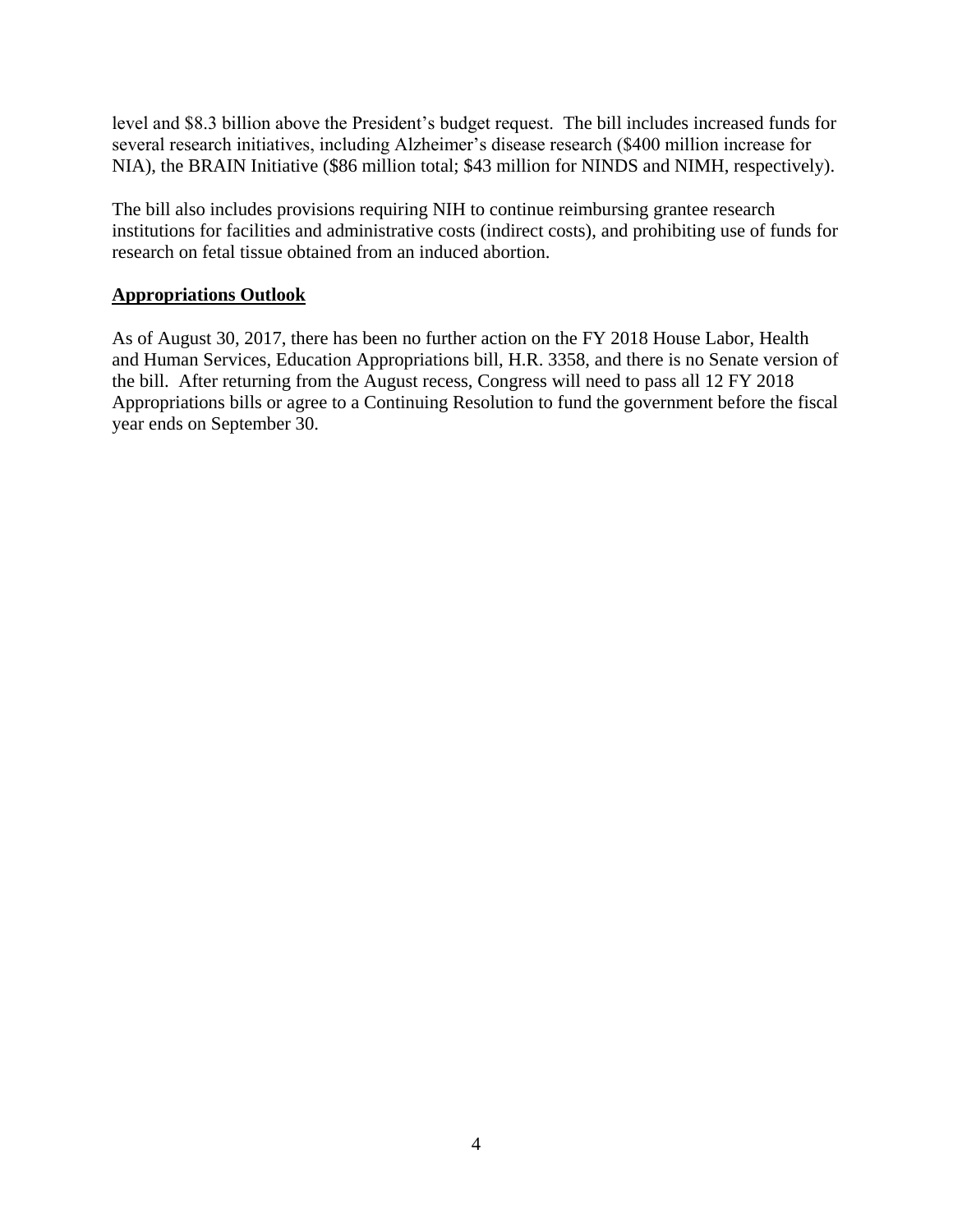# <span id="page-4-0"></span>**Legislation of Interest to NINDS Introduced in the 115th Congress**

# <span id="page-4-1"></span>**Alzheimer's Disease**

**Background:** In order to afford a convenient way for members of the public to contribute to funding for medical research relating to Alzheimer's disease, the bill directs the United States Postal Service to issue and sell an Alzheimer's Disease Research Semipostal Stamp. Proceeds from the sale of the stamp must be transferred to the National Institutes of Health. Similar bills were introduced in the House and Senate during the 113<sup>th</sup> and 114<sup>th</sup> Congress, but failed to pass out of committee.

### **[H.R. 2973](https://www.congress.gov/bill/115th-congress/house-bill/2973/text?format=txt)** *To Provide for the Issuance of an Alzheimer's Disease Research Semipostal Stamp*

**Provisions of the Legislation/Impact on NIH:** All amounts becoming available from the sale of the Alzheimer's Disease Research Semipostal Stamp shall be transferred to the National Institutes of Health, for the purpose of funding medical research relating to Alzheimer's disease through payments which shall be made at least twice a year.

**Status:** On June 23, 2017, Representative Maxine Waters (D-CA) introduced H.R. 2973. H.R. 2973 was referred to the House Energy and Commerce Subcommittee on Health. No further action has occurred.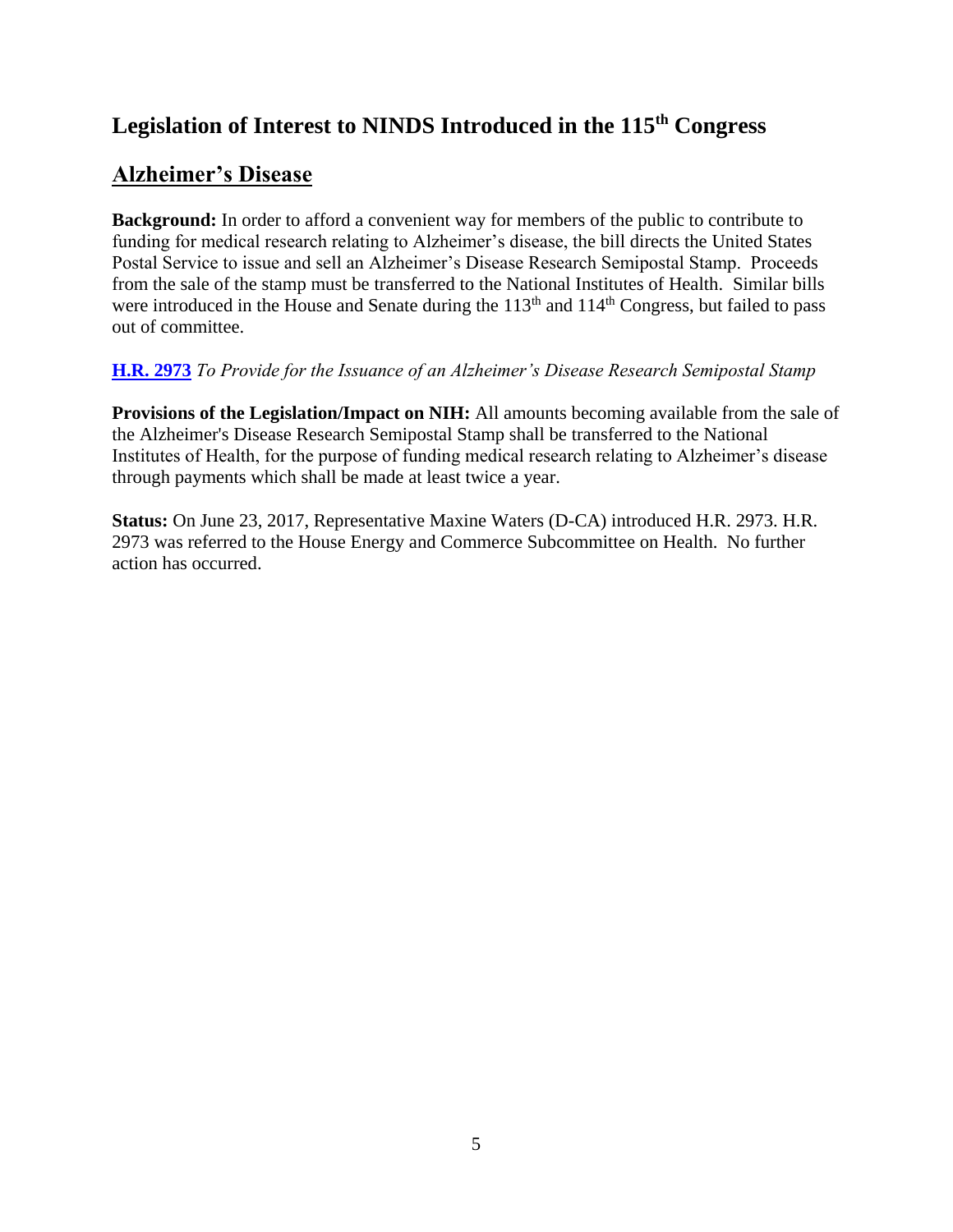### <span id="page-5-0"></span>**Concussion**

**Background:** The Concussion Awareness and Education Act of 2014 and 2015 were introduced into the House and Senate in the 113<sup>th</sup> and 114<sup>th</sup> Congress, but failed to pass out of committee. The bill would have directed the Director of the National Institutes of Health (NIH) and the Secretary of Defense (DOD) to act in coordination to conduct or support research on concussion in youth, required the NIH to maintain a national brain tissue and biological sample repository for research on concussions, and required establishment of a Concussion Research Commission that studies the activities conducted pursuant to the Act and formulate systemic recommendations.

### **[H.R. 2360](https://www.congress.gov/bill/115th-congress/house-bill/2360/text?format=txt)** *Concussion Awareness and Education Act of 2017*

**Provisions of the Legislation/Impact on NIH:** The bill directs the NIH to conduct or support research designed to inform the creation of guidelines for the management of short- and longterm sequelae of concussion in youth; research on the effects of concussions and repetitive head impacts on quality of life and the activities of daily living; research to identify predictors, and modifiers of outcomes, of concussions in youth; and research on age- and sex-related biomechanical determinants of injury risk for concussion in youth.

**Status:** On May 4, 2017, Representative Joy Beatty (D-OH) introduced H.R. 2360. H.R. 2360 was referred to the House Committee on Energy and Commerce and to the Subcommittee on Health on May 05, 2017. No further action has occurred.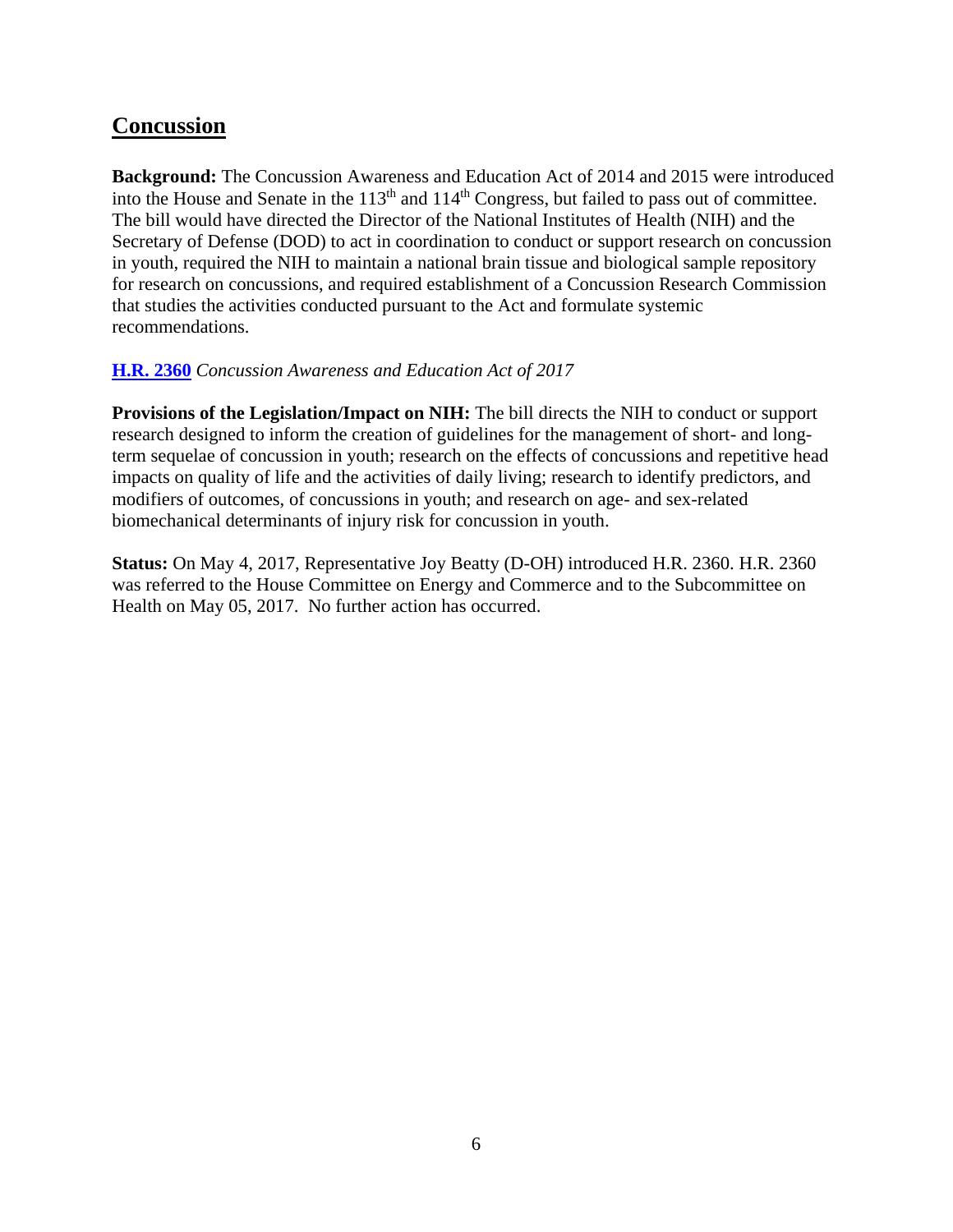### <span id="page-6-0"></span>**Cerebral Cavernous Malformations**

**Background:** The Cavernous Angioma CARE Center Act of 2012 was introduced in both the House and Senate in the  $112<sup>th</sup>$  Congress, but failed to pass out of committee. The bill would have directed the Secretary to establish a Cavernous Angioma Clinical Care, Awareness, Research, and Education (CARE) Center at a university in the southwest United States to conduct basic, translational and clinical research on cavernous angioma (also called cerebral cavernous malformations), to train medical students and residents, and to maintain programs dedicated to patient advocacy, outreach and education. Similar bills were introduced in the House and Senate in the  $113<sup>th</sup>$  and  $114<sup>th</sup>$  Congress; the bills were never taken up by Committee.

### **[H.R. 1255](https://www.congress.gov/bill/115th-congress/house-bill/1255/text)** *Cerebral Cavernous Malformations Clinical Awareness, Research, and Education (CCM-CARE) Act of 2017*

**Provisions of the Legislation/Impact on NIH:** The bill would direct NINDS, NCATS, and NHLBI to strengthen and coordinate basic, translational, and clinical research on CCM. The bill would direct NIH to establish a network of CCM Clinical Research Centers, including 2 coordinating centers and 6 to 10 participating centers. The coordinating centers would facilitate clinical trials, translational research, and enhance medical care for CCM patients. NIH would also be required to convene a CCM Research Consortium, which would include representatives from the coordinating centers and from at least one patient advocacy group, and may also include NIH or FDA representatives in an advisory role. The Consortium's role would be to develop training programs for clinicians and scientists and develop patient education and outreach programs and materials. The bill would direct the CDC to create a National CCM Epidemiology Program and a National Surveillance Program, and would direct the FDA to support Investigational New Drug Applications and Orphan Drug status for CCM drugs for rare subpopulations of CCM, including subpopulations with the common Hispanic mutation or CCM3 gene mutations.

**Status:** On February 28, 2017, Representative Ben Ray Lujan (D-NM) introduced H.R. 1255. H.R. 1255 was referred to the House Committee on Energy and Commerce. No further action has occurred.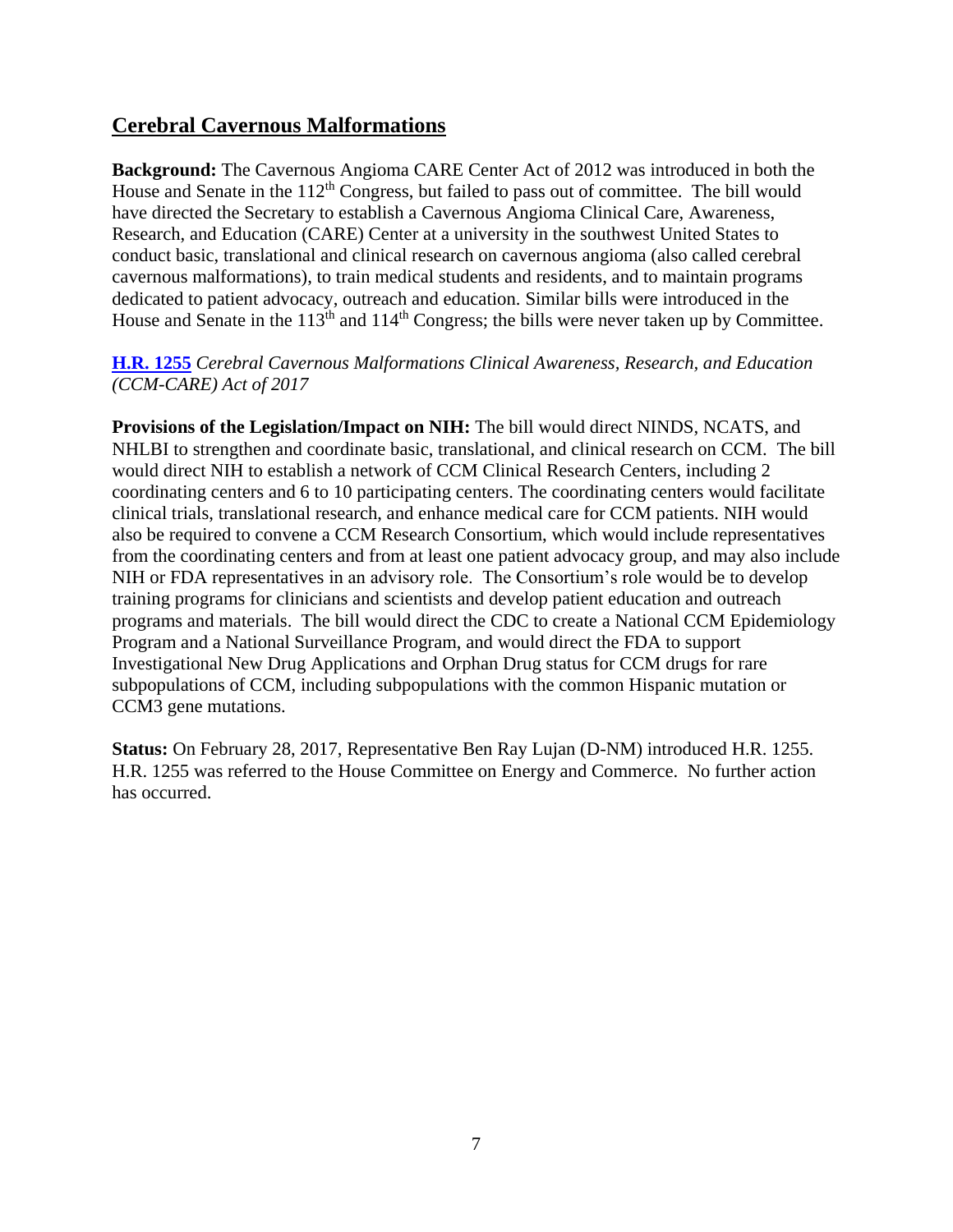### <span id="page-7-0"></span>**Tourette Syndrome**

**Background:** The Collaborative Academic Research Efforts for Tourette Syndrome Act was introduced during the  $112<sup>th</sup>$ ,  $113<sup>th</sup>$ , and  $114<sup>th</sup>$  Congresses with similar provisions to the bill described below by Representative Rep. Albio Sires (D-NJ) and Senator Robert Menendez (D-NJ); however, neither bill passed out of Committee.

### **[H.R. 427](https://www.congress.gov/bill/115th-congress/house-bill/427?q=%7B%22search%22%3A%5B%22HR+427%22%5D%7D&r=1)***: Collaborative Academic Research Efforts for Tourette Syndrome Act of 2017*

**Provisions of the Legislation/Impact on NIH:** This bill would direct the Secretary of HHS, acting through the Director of NIH, to expand, intensify and coordinate activities of the NIH related to Tourette syndrome. Specifically, the bill would require the Secretary to develop a system to collect epidemiologic data on Tourette syndrome, fund 4 to 6 Collaborative Research Centers for Tourette Syndrome, and conduct research on symptomology and treatment options for Tourette patients.

**Status:** H.R.427 was introduced by Rep. Albio Sires (D-NJ) on January 10, 2017 and referred to the House Committee on Energy and Commerce. No further action has occurred.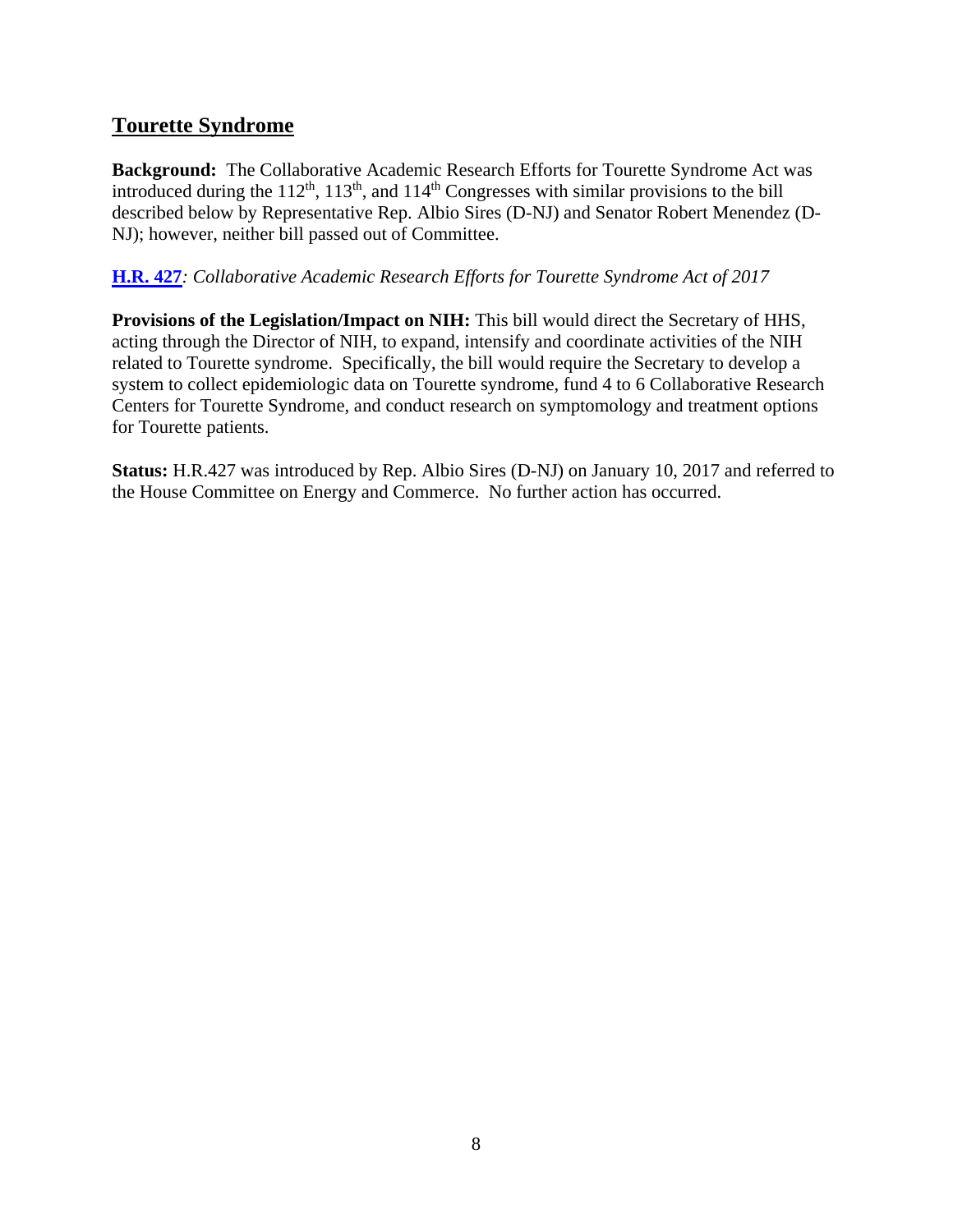### <span id="page-8-0"></span>**Unruptured Brain Aneurysm**

**Background:** Ellie's Law was first introduced by Rep. Yvette Clarke (D-NY) and Rep. Renee Ellmers (R-NC) in the 114<sup>th</sup> Congress, but did not pass out of Committee. The bill is named in remembrance of Ellie Helton, a 14-year-old from North Carolina, who unexpectedly passed away from a ruptured aneurysm.

**[H.R. 1648](https://www.congress.gov/bill/115th-congress/house-bill/1648/text)***: Ellie's Law, or A Bill to Provide for Further Comprehensive Research At National Institute of Neurological Disorders and Stroke on Unruptured Intracranial Aneurysms*

**Provisions of the Legislation/Impact on NIH:** This bill would support further comprehensive research on unruptured intracranial aneurysms to study a broader patient population diversified by age, sex, and race by authorizing \$5,000,000 to be appropriated to the NINDS for each of fiscal years 2018 through 2022, to remain available through September 30, 2026.

**Status**, H.R. 1648 was introduced on March 21, 2017 by Rep. Yvette D. Clarke (D-NY) and no further action has occurred.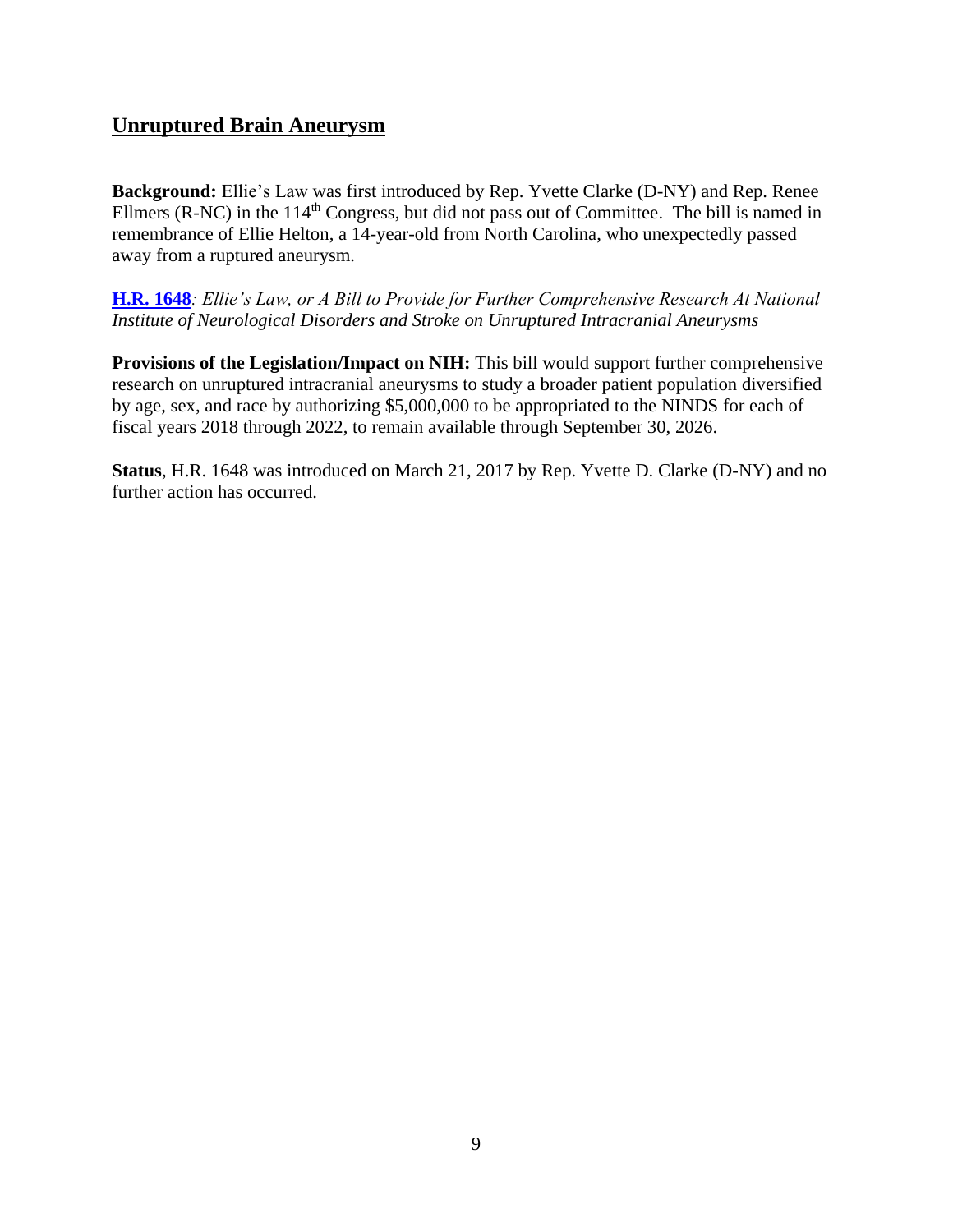# <span id="page-9-0"></span>**Legislation of Broad Interest to NIH Introduced in the 115th Congress**

### <span id="page-9-1"></span>**Fetal Tissue and Stem Cell Research**

**[H.R. 1203](https://www.congress.gov/bill/115th-congress/house-bill/1203?q=%7B%22search%22%3A%5B%22HR+1203%22%5D%7D&r=1)** *Safe Responsible Ethical Scientific Endeavors Assuring Research for Compassionate Healthcare (Safe RESEARCH) Act*

**Background:** Safe RESEARCH Act was introduced in the 114<sup>th</sup> Congress on October 8, 2015 by Rep. James Sensenbrenner (R-WI) but did not pass out of Committee.

**Provisions of the Legislation/Impact on NIH:** This bill would prohibit the use of tissue from a spontaneous or induced abortion in research conducted or supported by the NIH. Research with human fetal tissue conducted or supported by the NIH must meet requirements, including informed consent requirements for the donor and researcher, currently applied only to research on the transplantation of human fetal tissue for therapeutic purposes.

**Status:** H.R. 1203 was introduced by Rep. Jim Sensenbrenner (R-WI) on February 17, 2017 and referred to the House Energy and Commerce Committee. No further action has occurred.

### **[H.R. 2918](https://www.congress.gov/bill/115th-congress/house-bill/2918/text?format=txt)** *Patients First Act of 2017*

**Background:** Patients First Act has been introduced in several previous Congresses with similar provisions to the bill but did not pass out of Committee.

**Provisions of the Legislation/Impact on NIH:** This bill requires the Department of Health and Human Services (HHS) to conduct and support basic and applied research to develop techniques for the isolation, derivation, production, testing, and human clinical use of stem cells that may result in improved understanding of, or treatments for, diseases and other adverse health conditions, provided that the techniques will not involve: (1) the creation of a human embryo for research purposes; (2) the destruction or discarding of, or risk of injury to, a living human embryo; or (3) the use of any stem cell the derivation or provision of which would be inconsistent with this bill.

**Status:** H.R. 2918 was introduced by Rep. Jim Banks (R-IN) on June 15, 2017 and referred to the House Energy and Commerce Subcommittee on Health on June 16, 2017. No further action has occurred.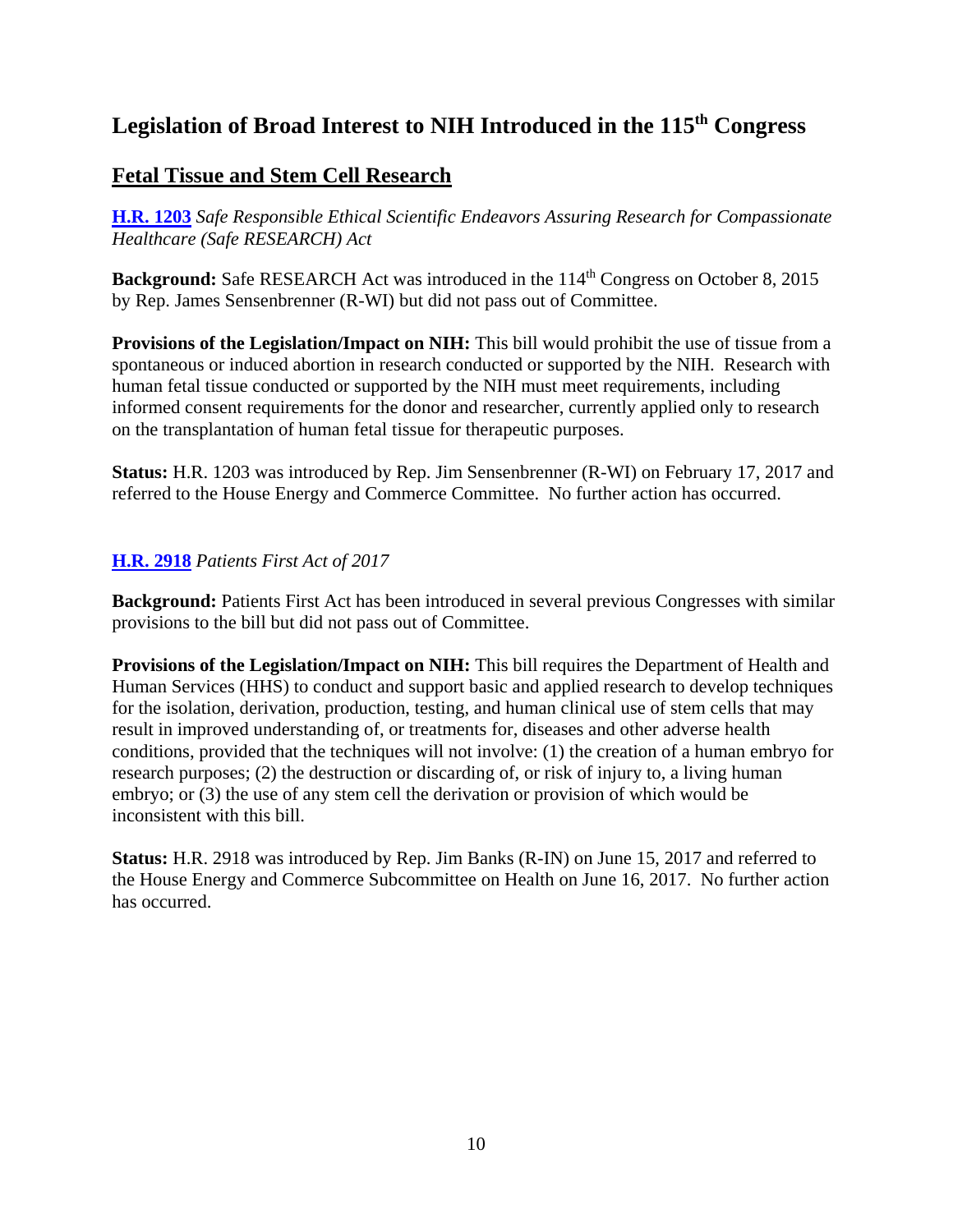### <span id="page-10-0"></span>**Marijuana Research**

### **[H.R.](https://www.congress.gov/bill/115th-congress/house-bill/714/text?q=%7B%22search%22%3A%5B%22HR714%22%5D%7D&r=1) 714** *Legitimate Use of Medicinal Marihuana Act (LUMMA)*

**Provisions of the Legislation/Impact on NIH:** The bill if enacted would reschedule marijuana from a schedule I to a schedule II substance under the Controlled Substances Act. The bill would also authorize physicians to prescribe marijuana for medical use in states that allow it. The bill's goal of rescheduling is focused on relieving administrative burden on scientists conducting research on marijuana.

**Status:** On January 27, 2017, Representative Morgan Griffith (R-VA), introduced H.R. 714, which was referred to House Energy and Commerce Committee. No further action has occurred.

### **[H.R.](https://www.congress.gov/bill/115th-congress/house-bill/715/text?q=%7B%22search%22%3A%5B%22HR715%22%5D%7D&r=1) 715** *Compassionate Access Act*

**Provisions of the Legislation/Impact on NIH:** The bill if enacted would provide for the rescheduling of marijuana, the medical use of marijuana in accordance with state law, and the exclusion of cannabidiol from the definition of marijuana. The bill's goal of rescheduling is focused on relieving administrative burden on scientists conducting research on marijuana.

**Status:** On January 27, 2017, Representative Morgan Griffith (R-VA) introduced H.R. 715, which was referred to House Energy and Commerce, House Judiciary Committees. No further action has occurred.

### **[H.R. 1227](https://www.congress.gov/bill/115th-congress/house-bill/1227/text?q=%7B%22search%22%3A%5B%22HR1227%22%5D%7D&r=1)** *Ending Federal Marijuana Prohibition Act*

**Provisions of the Legislation/Impact on NIH:** The bill, if enacted, would remove marijuana from the schedule of controlled substances under the Controlled Substances Act. Excluding marijuana from the Controlled Substances Act could ease barriers related to conducting marijuana research. H.R. 1227 is identical to S. 2237, introduced by Senator Bernie Sanders (I-VT) in the  $114<sup>th</sup>$  Congress.

**Status:** On February 27, 2017, Representative Tom Garrett (R-VA) introduced H.R. 1227, which was referred to the House Committee on Energy and Commerce. No further action has occurred.

### **[S. 1276](https://www.congress.gov/bill/115th-congress/senate-bill/1276/text?format=txt)** *Cannabidiol Research Expansion Act*

**Provisions of the Legislation/Impact on NIH:** The bill, if enacted, directs the Secretary of Health and Human Services to expand, intensify, and coordinate the activities of the National Institutes of Health with respect to research on cannabidiol and other nonpsychoactive components of marijuana to better determine their potential therapeutic effects on serious medical conditions, including intractable epilepsy.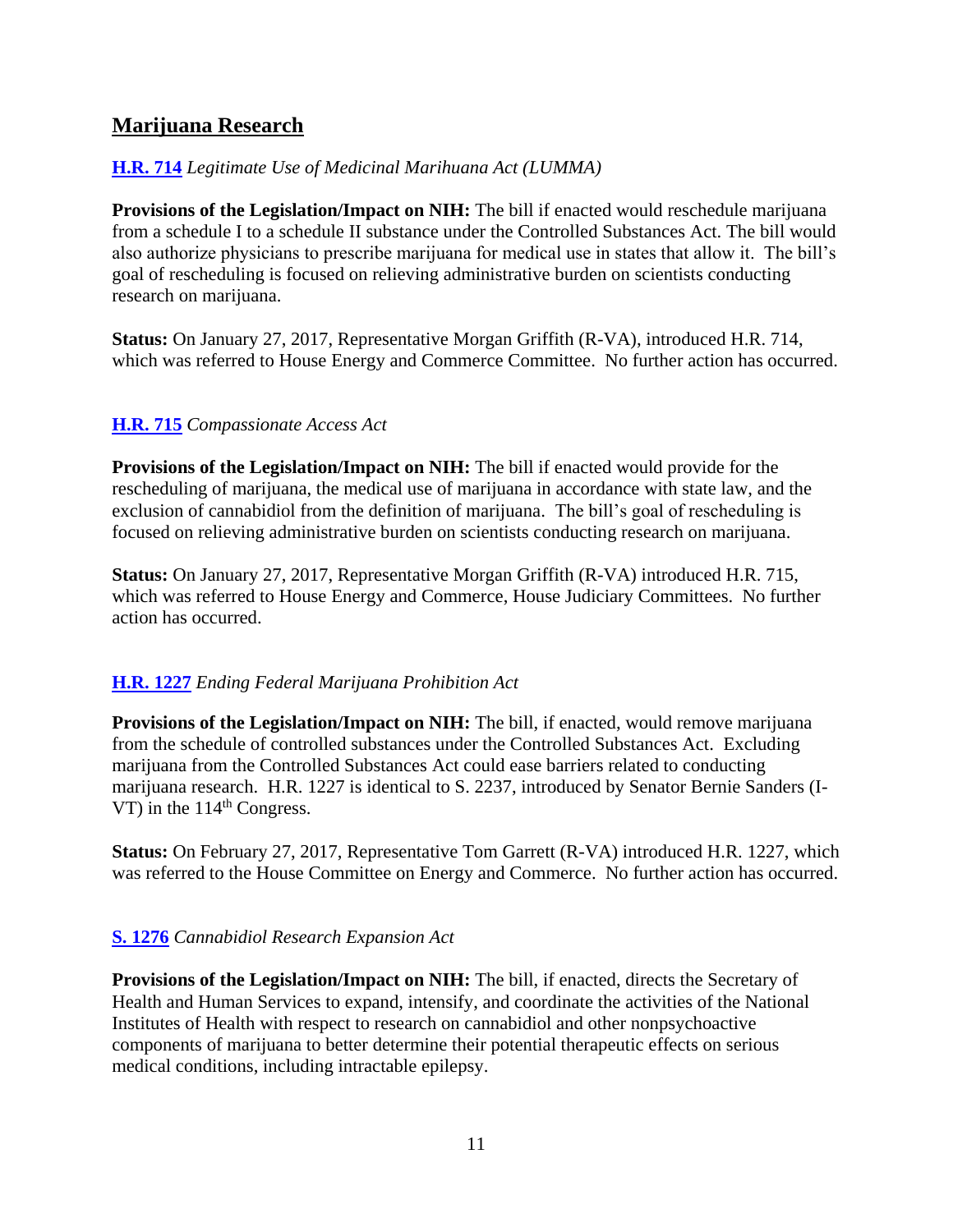**Status:** On May 25, 2017, Senator Dianne Feinstein (D-CA) introduced S. 1276, which was referred to the Committee on the Judiciary. No further action has occurred.

### **[S. 1374](https://www.congress.gov/bill/115th-congress/senate-bill/1374?q=%7B%22search%22%3A%5B%22Compassionate+Access+Research+Expansion%22%5D%7D&r=2)** / **[H.R. 2920](https://www.congress.gov/bill/115th-congress/house-bill/2920?q=%7B%22search%22%3A%5B%22Compassionate+Access+Research+Expansion%22%5D%7D&r=1)** *Compassionate Access, Research Expansion, and Respect States (CARERS) Act of 2017*

**Provisions of the Legislation/Impact on NIH:** The bill, among other provisions, if enacted, would exclude cannabidiol from the definition of marijuana, terminate the "Guidance on Procedures for the Provision of Marijuana for Medical Research," and require the DEA to issue at least three licenses to manufacture and distribute marijuana and marijuana-derivatives for research approved by the FDA.

**Status:** On June 15, 2017, Senator Cory Booker (D-NJ) introduced S. 1374, which was referred to the Committee on the Judiciary. On June 15, 2017, Representative Steve Cohen (D-TN) introduced H.R. 2920, which was referred to the House Committee on Energy and Commerce Subcommittee on Health. No further action has occurred for both Senate and House bills.

### **[H.R. 3391](https://www.congress.gov/bill/115th-congress/house-bill/3391/text?q=%7B%22search%22%3A%5B%22hr+3391%22%5D%7D&r=1)** *Medical Marijuana Research Act of 2017*

**Provisions of the Legislation/Impact on NIH:** The bill, if enacted, would establish a separate registration process for marijuana research, requiring the Attorney General to approve applications within 60 days if certain conditions are met.

**Status:** On July 25, 2017, Representative Andy Harris (R-MD) introduced H.R. 3391, which was jointly referred to the House Committees on Energy and Commerce and the Judiciary. No further action has occurred.

### **[S. 1689](https://www.congress.gov/bill/115th-congress/senate-bill/1689?q=%7B%22search%22%3A%5B%22S.+1689%22%5D%7D&r=1)** *Marijuana Justice Act of 2017*

**Provisions of the Legislation/Impact on NIH:** The bill, among other provisions, if enacted, would remove marijuana from the list of controlled substances, which could ease barriers related to conducting marijuana research.

**Status:** On August 1, 2017, Senator Cory Booker (D-NJ) introduced S. 1689. The bill was referred to the Senate Committee on the Judiciary. No further action has occurred.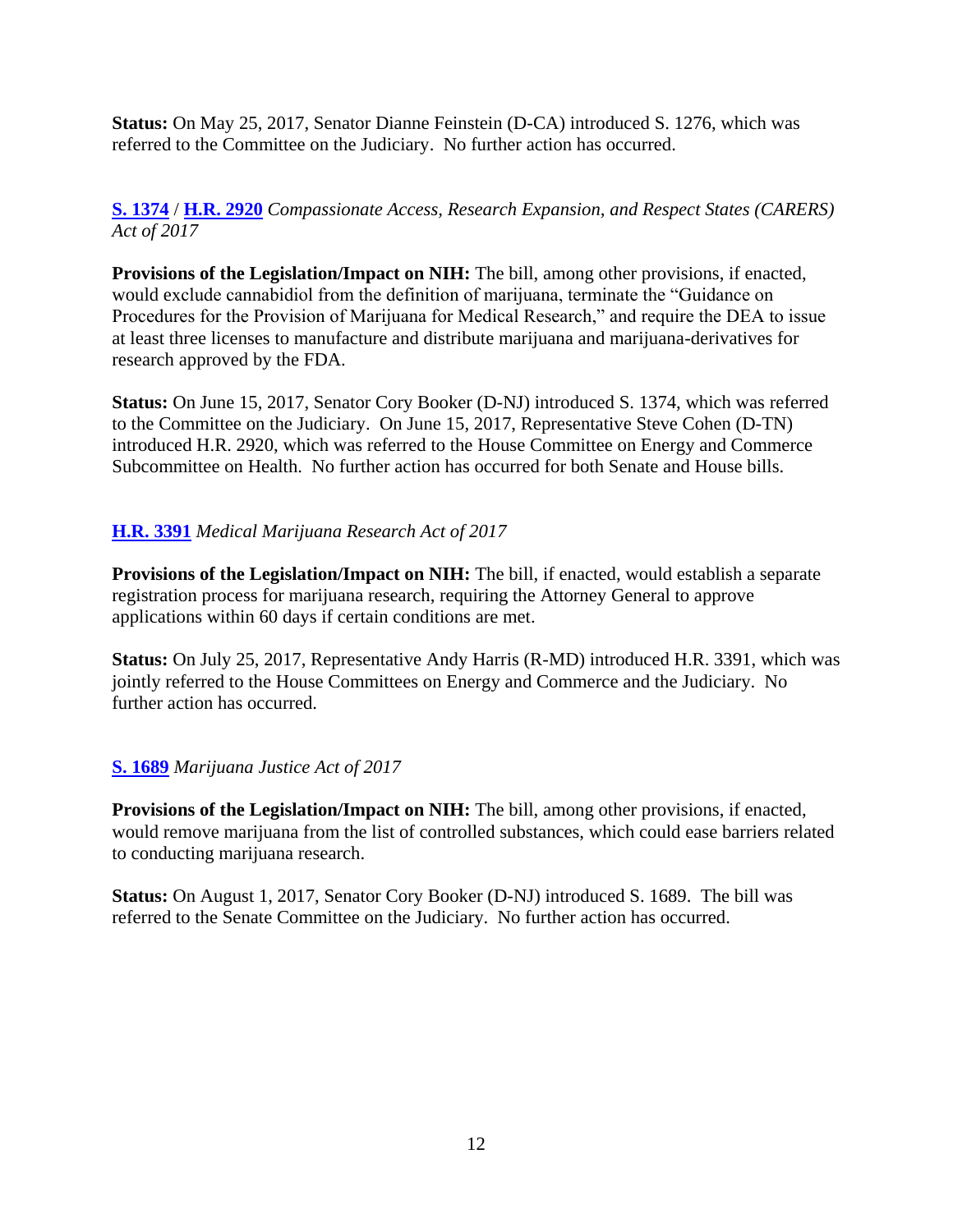## <span id="page-12-0"></span>**Recent Hearings of Interest**

### <span id="page-12-1"></span>**Appropriations Hearings**

**[House L-HHS Appropriations Subcommittee Hearing on Department of Health and](http://appropriations.house.gov/videos/?VideoID=q6tQyxcks60)  [Humans Services FY 2018 Budget](http://appropriations.house.gov/videos/?VideoID=q6tQyxcks60)** March 29, 2017

The House Appropriations Labor, Health and Human Services Subcommittee held a budget hearing with Secretary of Health and Human Services Tom Price. Members expressed concerns about the President's FY18 proposal to decrease NIH funding. Secretary Price emphasized the need for decreasing duplication and increasing efficiency within the Department of Health and Human Services. The hearing also included a discussion of the amount of indirect costs that NIH pays to academic institutions, and whether reducing these costs would direct more funds to actual research.

#### **[House Oversight Hearing on Advances in Biomedical Research](https://appropriations.house.gov/calendar/eventsingle.aspx?EventID=394868)** May 17, 2017

The House Appropriations Labor, Health and Human Services Subcommittee held an oversight hearing "Advances in Biomedical Research" on May 17, 2017. Drs. Francis Collins (NIH Director), Anthony Fauci (NIAID Director), Gary Gibbons (NHLBI Director), Joshua Gordon (NIMH Director), Doug Lowey (NCI Acting Director), and Nora Volkow (NIDA Director) appeared as witnesses. Dr. Collins emphasized the important role of NIH in leveraging basic science for medical advances and training young investigators. Members expressed concerns

about the President's proposed NIH budget cut for FY18 and its impact for medical research and economic development. They also discussed how NIH is addressing rising public health issues, including emerging infectious diseases, opioid abuse, suicide and mental health, being a good steward of taxpayer dollars, and sustaining a stable funding environment for biomedical researchers.

### **[Senate Hearing on the FY2018 Budget Request for the National Institutes of Health](https://www.appropriations.senate.gov/hearings/hearing-to-review-the-fy2018-budget-request-for-the-national-institutes-of-health)** June 22, 2017

The Senate Appropriations Labor, Health and Human Services Subcommittee held a hearing on the FY2018 Budget Request for NIH. Drs. Francis Collins (NIH Director), Anthony Fauci (NIAID Director), Gary Gibbons (NHLBI Director), Joshua Gordon (NIMH Director), Richard Hodes (NIA Director), Doug Lowey (NCI Director), and Nora Volkow (NIDA Director) appeared as witnesses. Among the Committee members, there was significant bipartisan support for NIH, and opposition to the NIH cuts proposed in the President's budget. In his statement, Dr. Collins talked about leveraging basic science, fostering new scientific talent, and pursuing treatments for rare diseases. He mentioned the BRAIN initiative and the new Next Generation Researchers Initiative. Members asked about how the proposed cap on indirect research costs would impede research, and ways NIH could play a role in reducing administrative burdens on investigators. Members also asked about the opioid epidemic, vascular dementias, pediatric